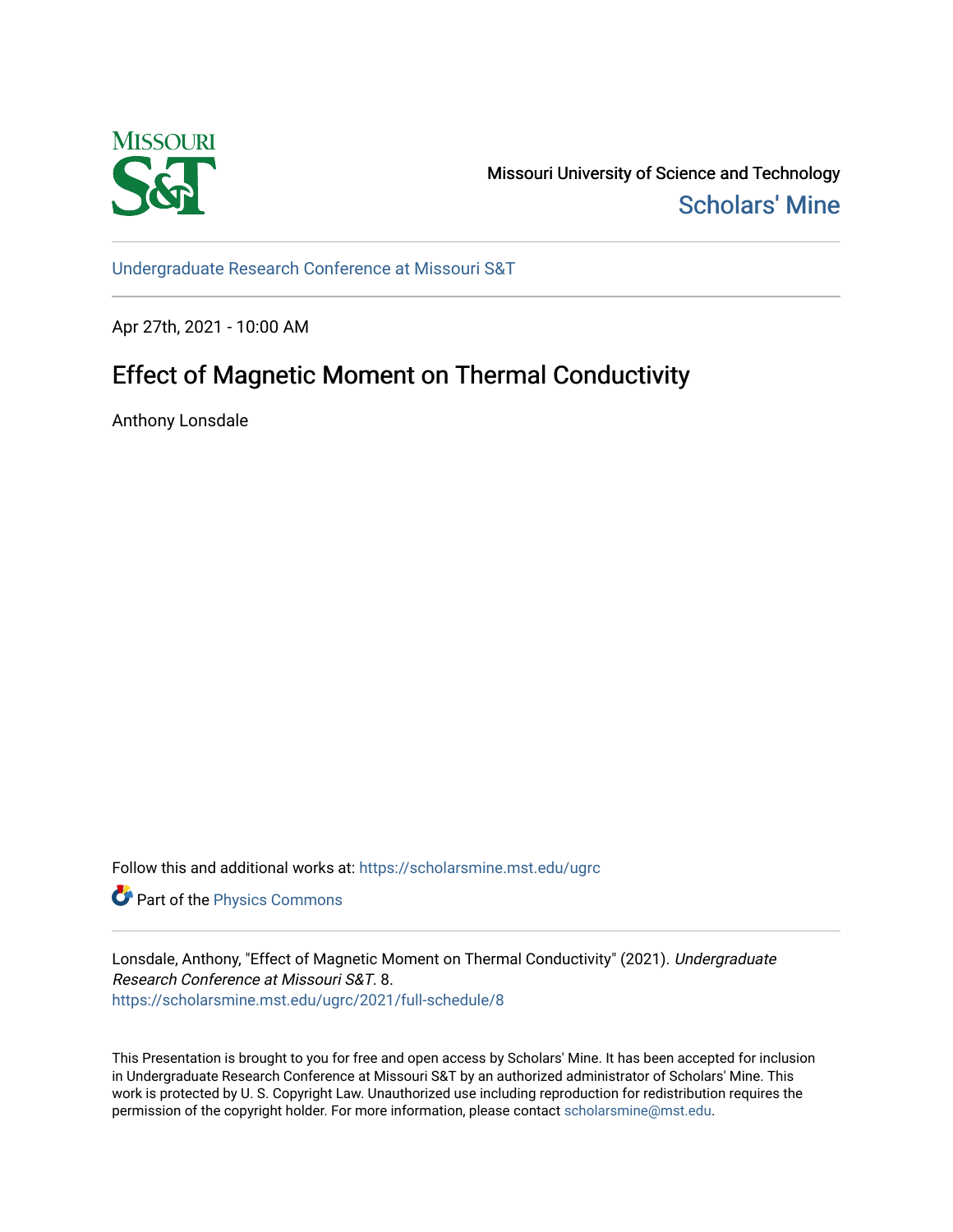## **Thermal Conductivity in Ferromagnetic Materials using Molecular Dynamics Simulations**

Anthony Lonsdale Advisor: Dr. Aleksandr Chernatynskiy, Physics Department April 1st, 2021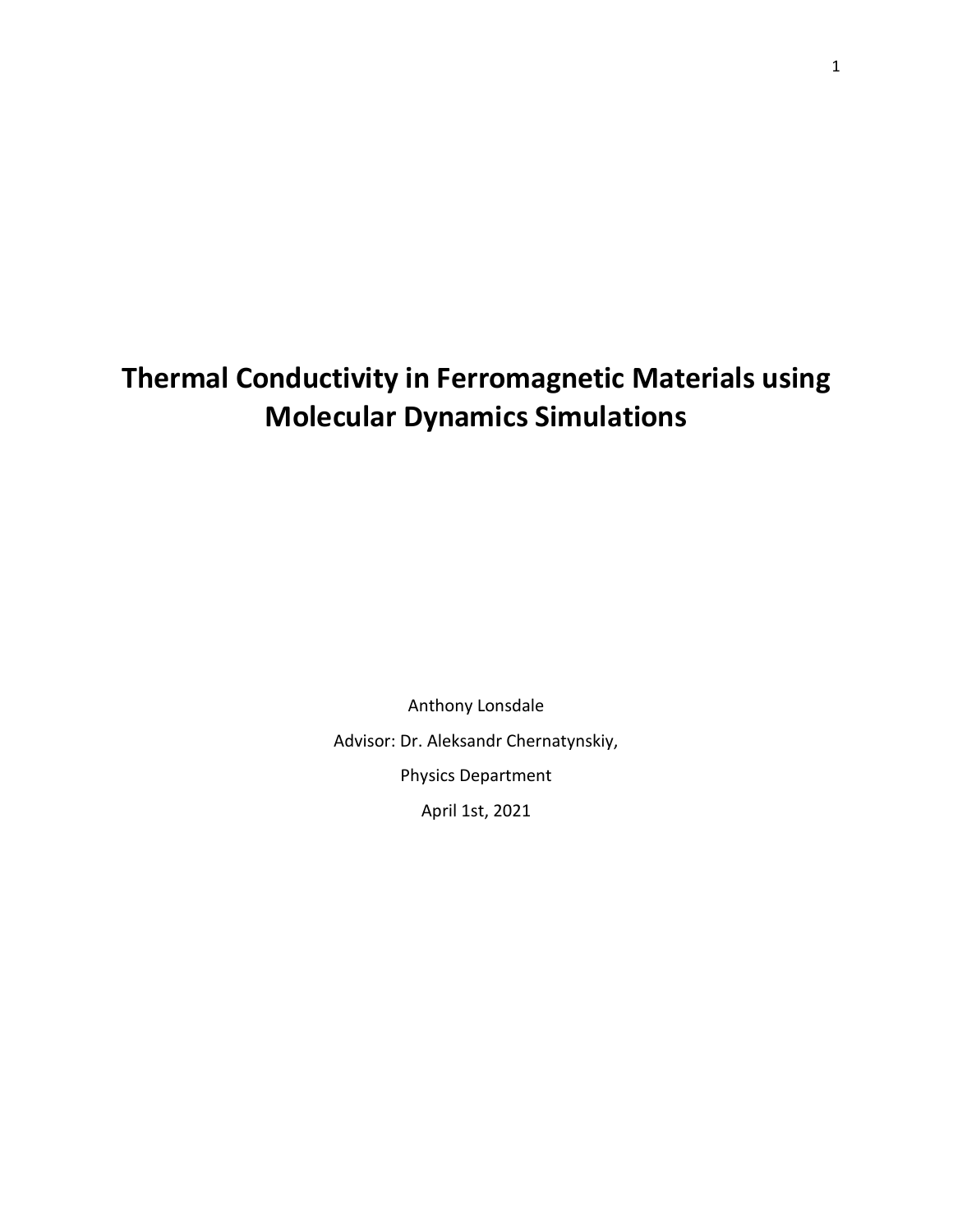**Abstract** Insulating non-magnetic solids conduct heat through the lattice vibrations, also colloquially known as phonons. In magnetic solids, additional channels for heat transport are available through the interaction of magnetic moments. Opposing this interaction are lattice vibrations which couple with the magnetic moments on the atoms and thus provide additional resistance to heat flow. There is currently no complete understanding of the magnitudes of these contributions, and the overall effect of the magnetic contribution is largely unknown. Using a combination of spin dynamics and molecular dynamics simulations, we modeled the contribution of the magnetic subsystem to the lattice thermal conductivity across ferromagnetic to paramagnetic transitions in elemental Iron. Application of the approach to the anti-ferromagnetic materials is discussed for the example of the technologically important material, uranium dioxide.

**Introduction** Pressed uranium dioxide (UO<sub>2</sub>) pellets are used in the nuclear fuel rods in over 90% of nuclear fission reactors on the planet, covering roughly 14% of global electricity consumption [1]. These fuel rods, which are organized into fuel assemblies, are specifically designed to allow optimal heat transfer to the water surrounding the fuel assembly during reactor operation. One of the limiting factors of fuel assembly design is the thermal conductivity constant of UO2, which can be calculated using Fourier's law of thermal conduction,  $J_z = -k_z \frac{dT}{dz}$  $\frac{dT}{dz}$ , where  $J_z$  ,  $k_z$  and  $\frac{dT}{dz}$  represent z-direction heat flux, thermal conductivity, and temperature gradient, respectively.

If the thermal conductivity of  $UO<sub>2</sub>$  is lower than expected, then the cores of each fuel pellets may overheat, requiring a smaller diameter fuel pellet for safe operation, with the opposite being true if thermal conductivity is larger than expected. Thermal conductivity in cubic fluorite structures is presumed to be isotropic (symmetric) due to its symmetric structure. Prior experimental results show anisotropic thermal conductivity for  $UO<sub>2</sub>$ , which suggests that there is a directional dependence for the value of thermal conductivity <sup>[2]</sup>. These results were supported by molecular dynamics (MD) simulations using classical interatomic potentials, which are infeasible due to the lack of magnetic interaction present in the interatomic potential used. MD simulations which we reproduced using these classical interatomic potentials showed a magnitude of anisotropy of 0.04%, compared to 14.2% as measured by Gofryk et al. A possible explanation for this discrepancy is due to  $UO<sub>2</sub>'s$  anti-ferromagnetic properties at very low temperatures.

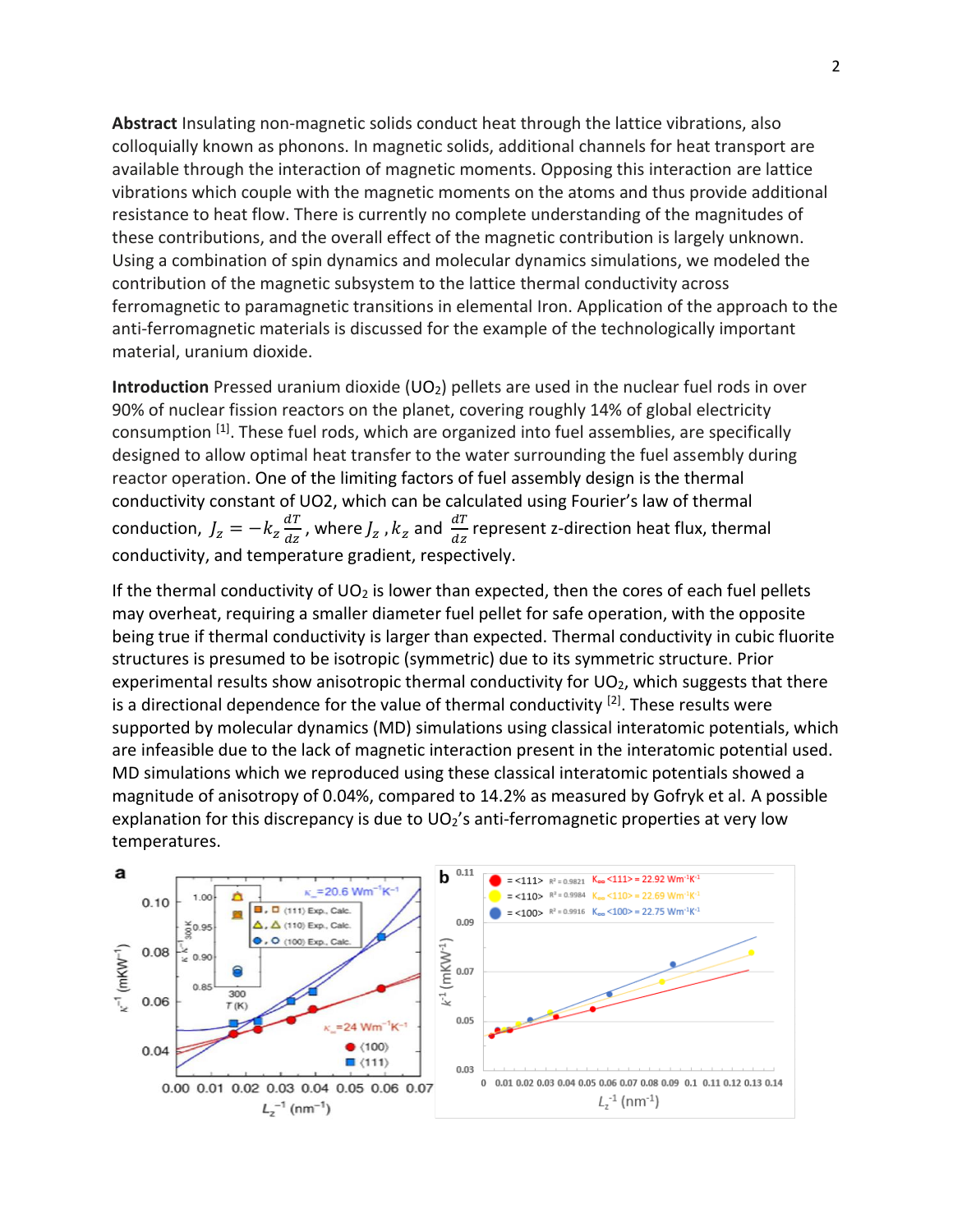**Figure 1 | Anisotropic and Isotropic UO<sup>2</sup> thermal conductivity from MD simulations.** The thermal conductivity (k) variation (k<sup>-1</sup>) as a function of the length of the simulation cell (L<sub>z</sub><sup>-1</sup>) for the temperature gradient applied in the <100> <110> and <111> lattice directions at 300K. (a) Inset from Gofryk et al compares the experimentally measured thermal conductivity values in the <100> and <111> lattice directions from the non-equilibrium MD simulations [1]. Trendlines indicate linear and quadratic fits used for extrapolation to infinite length simulation cells ( $K_{\infty}$ ). (b) Inset compares the experimentally measured thermal conductivity values in the <100> <110> and <111> lattice directions from the non-equilibrium MD simulations. Trendlines indicate linear fits to the data used for extrapolation to infinite length simulation cells ( $K_{\infty}$ ).

Recent developments using the LAMMPS spin dynamics (SD) simulation package, in conjunction with MD simulation, allow for the possibility of an accurate determination of  $UO<sub>2</sub>'s$  thermal conductivity properties. The spin structure of  $UO<sub>2</sub>$ , which previously has not been accounted for, is most closely approximated as anti-ferromagnetic at low temperatures.

**Methods** MD simulations using classical potentials for UO<sub>2</sub> employed the direct method, in which non-equilibrium MD simulations apply a heat flux across a material, to calculate thermal conductivity using Fourier's law. All calculations were performed with scalable parallel shortrange LAMMPS MD code, closely following the study by Watanabe et al  $^{[3]}$ . A constant heat flow ranging from 0.5 to 2 eV/ps was applied per time step depending on system size. The length of the rectangular cuboid simulation cell systems varied from 40-500 nm along the <100> <110> and <111> crystallographic directions and consisted of a face-centered cubic (fcc) lattice structure. The time step size was 1.0 fs in all simulations. To equilibrate the thermal properties of the systems, each simulation performed a constant temperature and pressure (NVT) simulation for 10 ps. The heat flow was applied to each simulation for 300ps after the NVT simulation, generating a thermal gradient. A runtime ranging from 300-2000ps (varying based on system size) was needed for the thermal gradient to reach steady state, with the last 300ps of each simulation being used as the data acquisition time. Statistical analysis was used to extrapolate thermal conductivity measurements to a simulation cell of infinite length, where errors of 2.16%, 0.96% and 1.10% were associated with measurements along the <100> <110> and <111> crystallographic directions, respectively [4].

The approach used by Gofryk et al to determine  $UO_2$ 's thermal conductivity relies on the aforementioned direct method, which used classical potential developed by Basak et al in 2003 [5]. Basak's model employs the following potential formula:

$$
V(r_{ij}) = V_{Coul}(r_{ij}) + V_{Buck}(r_{ij}) + V_{Morse}(r_{ij})
$$
\n
$$
(1)
$$

where  $V(r_{ij})$  is the potential energy of two atoms (i and j) separated by a distance  $r_{ij}$ . The first term in the equation defines the long-range electrostatic interaction between the two atoms with charges  $q_i$  and  $q_j$  (with  $\epsilon_o$  being the permittivity of free space).

$$
V_{Coul}(r_{ij}) = \frac{q_i q_j}{4\pi\epsilon_o r_{ij}}
$$
\n(2)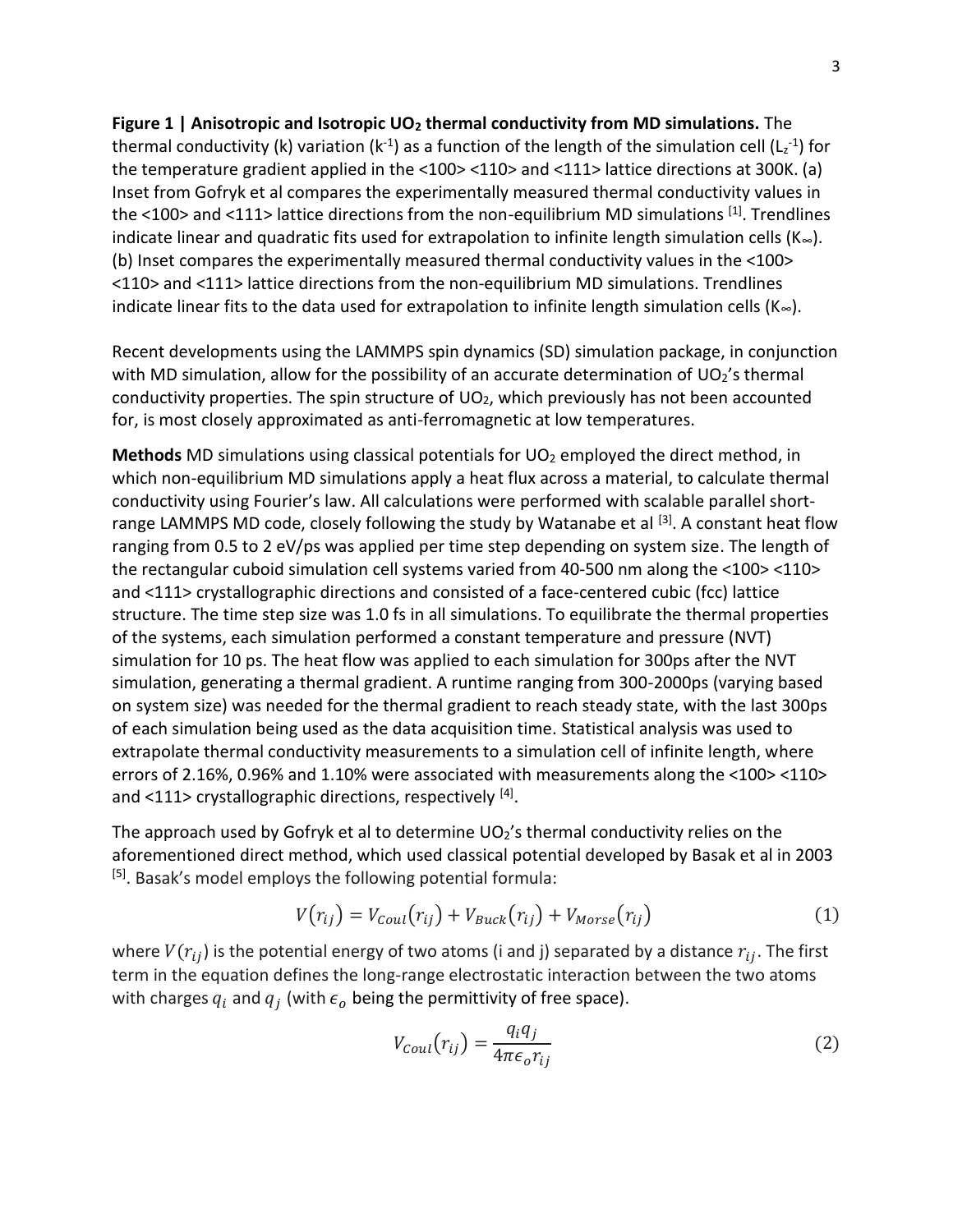With the Coulomb interaction being accounted for, this leaves the short-range Buckingham and Morse interactions, which are defined as the following:

$$
V_{Buck}(r_{ij}) = f_0 b_{ij} \exp\left(\frac{a_{ij} - r_{ij}}{b_{ij}}\right) - \frac{C_{ij}}{r^6}_{ij}
$$
(3)

$$
V_{Morse}(r_{ij}) = f_0 d_{ij} [\exp\{-2\gamma_{ij}(r_{ij} - r^*_{ij})\} - 2\exp\{-\gamma_{ij}(r_{ij} - r^*_{ij})\}]
$$
(4)

where the terms  $f_o$ ,  $a_{ij}$ ,  $b_{ij}$ ,  $C_{ij}$ ,  $D_{ij}$ ,  $\gamma_{ij}$ , and  $r^*{}_{ij}$  specify each pair interaction. The values for each term are given in the following table, taken from Basak's model:

| <b>Parameters</b>                | $O-O$        | $U-U$                      | $O-U$   |
|----------------------------------|--------------|----------------------------|---------|
| $a_{ij}/A$                       | 3.82         | 3.26                       | 3.54    |
| $b_{ij}/A$                       |              | 0.327022 0.327022 0.327022 |         |
| $C_{ij}/{\rm eV\AA}^6$           | 3.948787 0.0 |                            | 0.0     |
| $d_{ij}/r_{ij}^*$                | <b>NA</b>    | <b>NA</b>                  | 13.6765 |
| $\gamma_{ij}/r_{ij}^*$           | <b>NA</b>    | <b>NA</b>                  | 1.65    |
| $r_{ij}^*$                       | <b>NA</b>    | <b>NA</b>                  | 2.369   |
| $f_0/\mathrm{eV\text{\AA}}^{-1}$ |              | 0.042203 0.042203 0.042203 |         |

The purpose of the classical potential used in Basak's model, is to generate accurate positions of atoms and interatomic interactions in a molecular lattice structure, which can then be used in an MD simulation to measure thermal properties. The classical potential's drawback is that it is an approximation, and it fails to capture the influence of a material's spin structure on its thermal properties. This can be rectified with the inclusion of the LAMMPS SPIN package, which allows for the study of the magnetic properties of materials through simulation of atomic magnetic spins coupled to lattice vibrations.

Of the six magnetic interatomic interactions defined by the SPIN package, the exchange interaction between pairs of magnetic spins is given as the following summation over pairs of nearest neighbors:

$$
\boldsymbol{H}_{exchange} = -\sum_{i,j,i\neq j}^{N} J(r_{ij}) \, \vec{s}_i \cdot \vec{s}_j \tag{5}
$$

Where the neighboring magnetic spins of atoms i and j, are represented as unit vectors  $\vec{s}_i$  and  $\vec{s}_j$ , and  $r_{ij}=|\vec{r}_i-\vec{r}_j|$  is the interatomic distance between these two atoms. The function  $J(r_{ij})$ is a function defining the magnitude and the sign of the exchange interaction for different neighboring shells, with a negative sign simulating an anti-ferromagnetic system, and a positive sign simulating a ferromagnetic system.

From the exchange interaction, each spin  $i$  will have a magnetic torque  $\vec{\omega}_i$  and a force  $\vec{F}_i$ applied for spin-lattice calculations such as the following: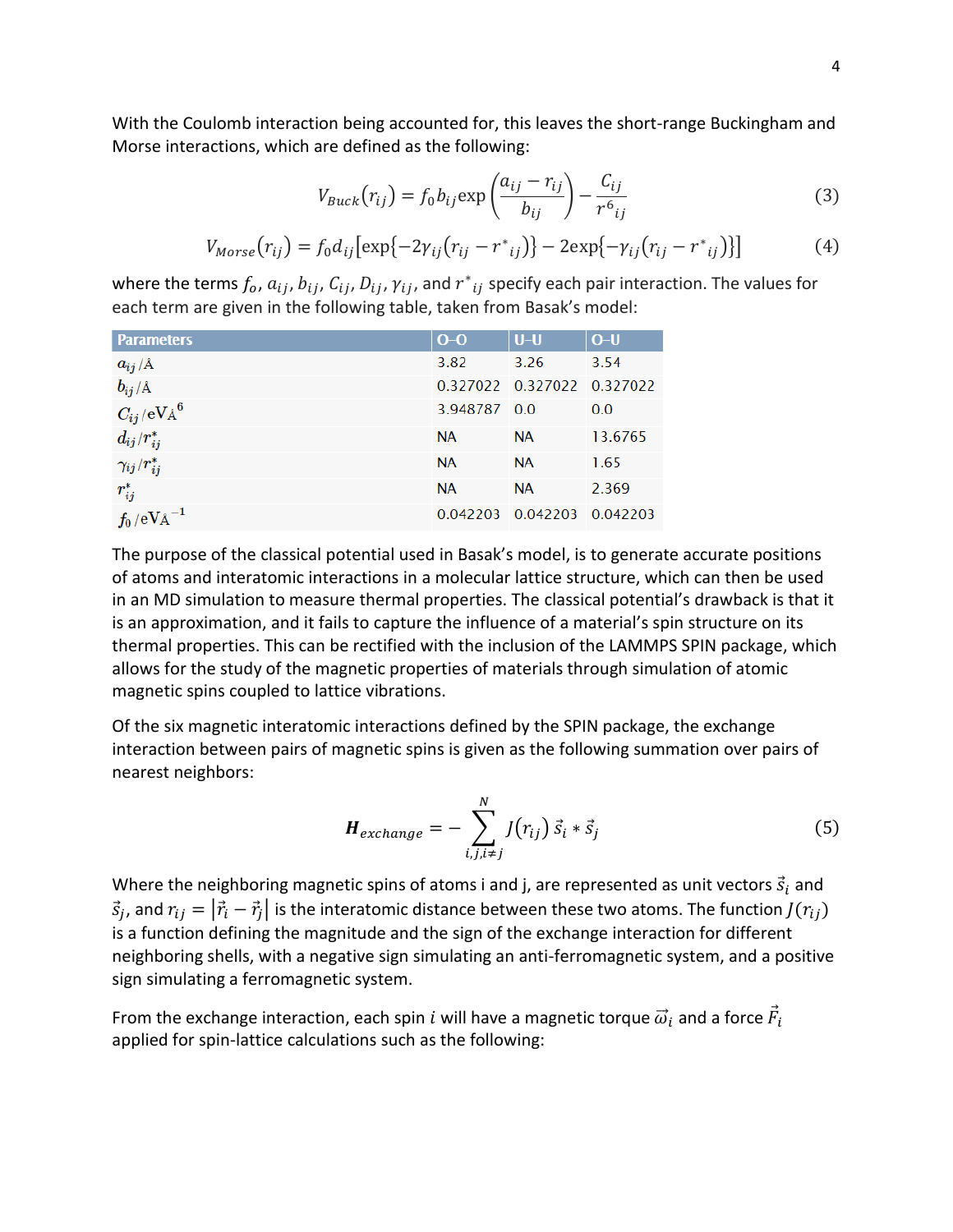$$
\vec{\omega}_i = \frac{1}{\hbar} \sum_j^{neighbor} J(r_{ij}) \vec{s}_j \text{ and } \vec{F}_i = \sum_j^{Neighbour} \frac{\partial J(r_{ij})}{\partial r_{ij}} (\vec{s}_i * \vec{s}_j) \vec{e}_{ij}
$$
(6)

With  $\hbar$  is Planck's constant and  $\vec{e}_{ij} = \frac{\vec{r}_i - \vec{r}_j}{|\vec{r}_i - \vec{r}_j|}$  $\frac{L(T)}{|\vec{r}_i-\vec{r}_j|}$  is the unit vector between neighboring sites i and j.

Using the exchange interaction detailed above allows us to simulate coupled spin dynamics and molecular dynamics as described by Tranchida et al <sup>[6]</sup>. Due to the present lack of a magnetic description of UO2, we instead will use Iron as an analogue. Three operations are applied to a box consisting of 10x10x10 iron atoms in a body-centered cubic (bcc) lattice arrangement. The first operation applies a precession torque to each magnetic spin in the group. The second operation accounts for temperature effects from the first operation by connecting the spin  $i$  to a thermal bath using a Langevin thermostat. The third and final operation performs a symplectic integration with a microcanonical ensemble (NVE) for the spin-lattice system, accounting for motion effects. Systems ranging from 50-1000 degrees Kelvin were simulated using time steps of 1.0 fs in all simulations. The quantities of the x y and z coordinates of the total magnetization, along with the norm of the total magnetization was gathered from all systems. Magnetization data followed expected behavior ferromagnetic and anti-ferromagnetic behavior, as well as phase transition behavior, as determined by the exchange interactions.

**Discussion** To determine the contribution of the magnetic subsystem on the lattice thermal conductivity of the iron, a temperature gradient must be induced in the lattice. Fourier's law can then be used to calculate the thermal conductivity constant for the material in question. This can eventually be done with the technologically important material,  $UO<sub>2</sub>$ , across its antiferromagnetic, ferromagnetic, and paramagnetic phases, allowing a proper analysis of the magnetic subsystem's contribution to the thermal conductivity of the material.

The absence of a description for  $UO<sub>2</sub>'s$  magnetic interactions currently prohibits any determination of the contribution of UO<sub>2</sub>'s magnetic sublattice on its thermal properties. If the magnetic interactions of UO<sub>2</sub> become known in the future, then following the methods laid out above using the coupled spin and molecular dynamics approach can lead to the accurate determination of UO2's thermal conductivity and of any possible anisotropic behavior.

**Results** A visual representation of the spin vectors in an Iron (Fe) lattice shows expected ferromagnetic, anti-ferromagnetic behavior at 300 degrees Kelvin, as well as expected paramagnetic behavior at 1000 degrees Kelvin, as shown below:

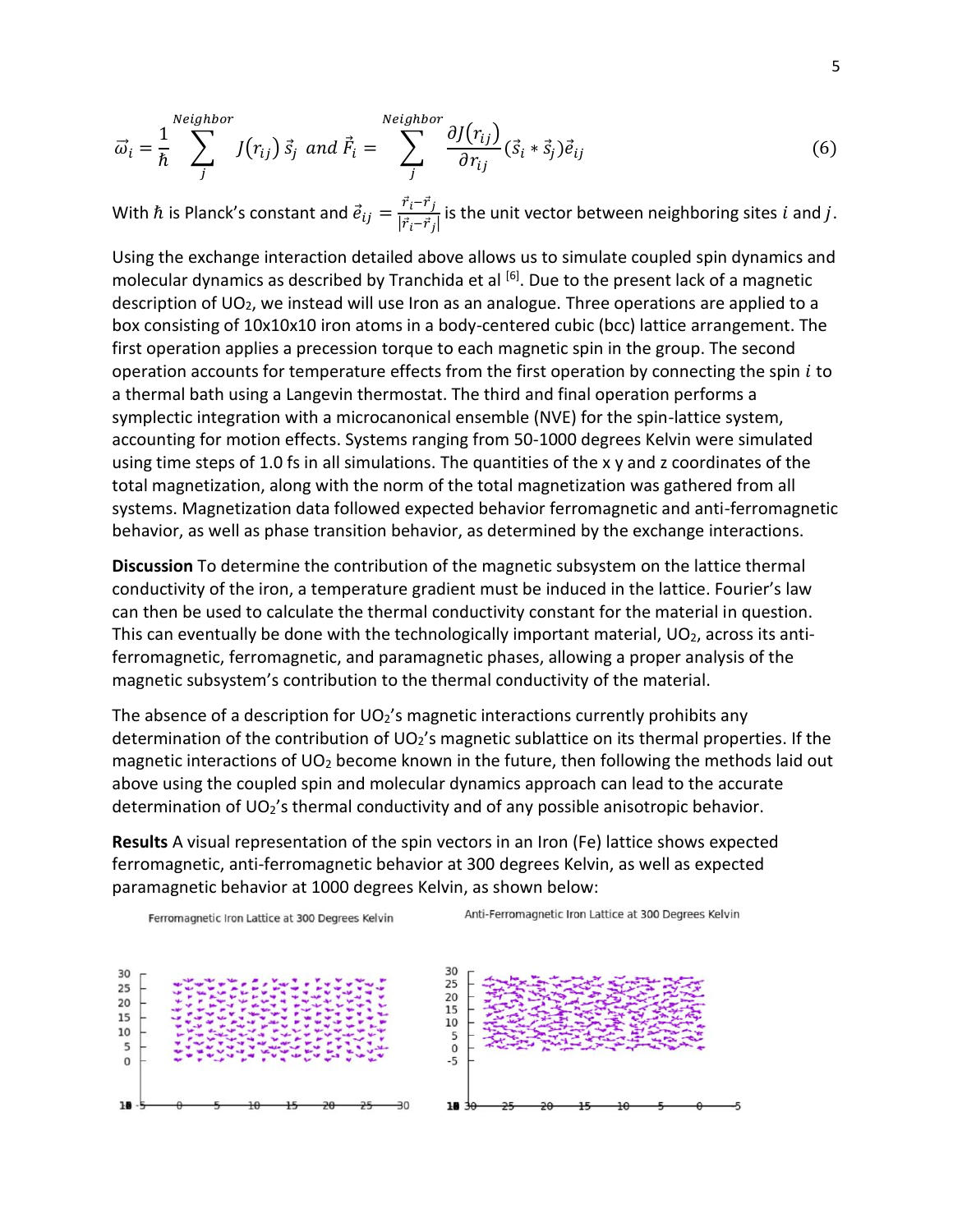Paramagnetic Iron Lattice at 1000 Degrees Kelvin



The spins in the ferromagnetic iron lattice are shown to have a clear unidirectional alignment, correlating positively with expectations. The spins in the anti-ferromagnetic iron lattice, show an opposite alignment, correlating positively with expected behavior. Note that the antiferromagnetic iron lattice was simulated using a negative exchange interaction and that iron is not anti-ferromagnetic in nature at these temperatures. The spins in the paramagnetic iron lattice show disorder in the spin, again correlating with expected behavior.

Plotting magnetization versus temperature for the ferromagnetic iron lattice sample shows the ferromagnetic to paramagnetic transition occurring as the temperature approaches 1000 degrees Kelvin.



This rapid decrease in magnetization of the iron lattice as the temperature reaches 1000 degrees Kelvin is significant, as it correlates with the Curie point of iron, the point at which magnetization is destroyed due to extreme heat.

**Conclusion** Now that we understand that the approach using spin and molecular dynamics generates accurate results for the bcc iron lattice system and models the appropriate magnetization behaviors, we have confidence that this approach can be applied to the fcc  $UO<sub>2</sub>$ lattice system <sup>[7]</sup>. Further work is necessary to determine the underlying magnetic interactions of  $UO<sub>2</sub>$ , once that is complete then it allows for accurate spin and molecular dynamics simulations to be made of the  $UO<sub>2</sub>$  species.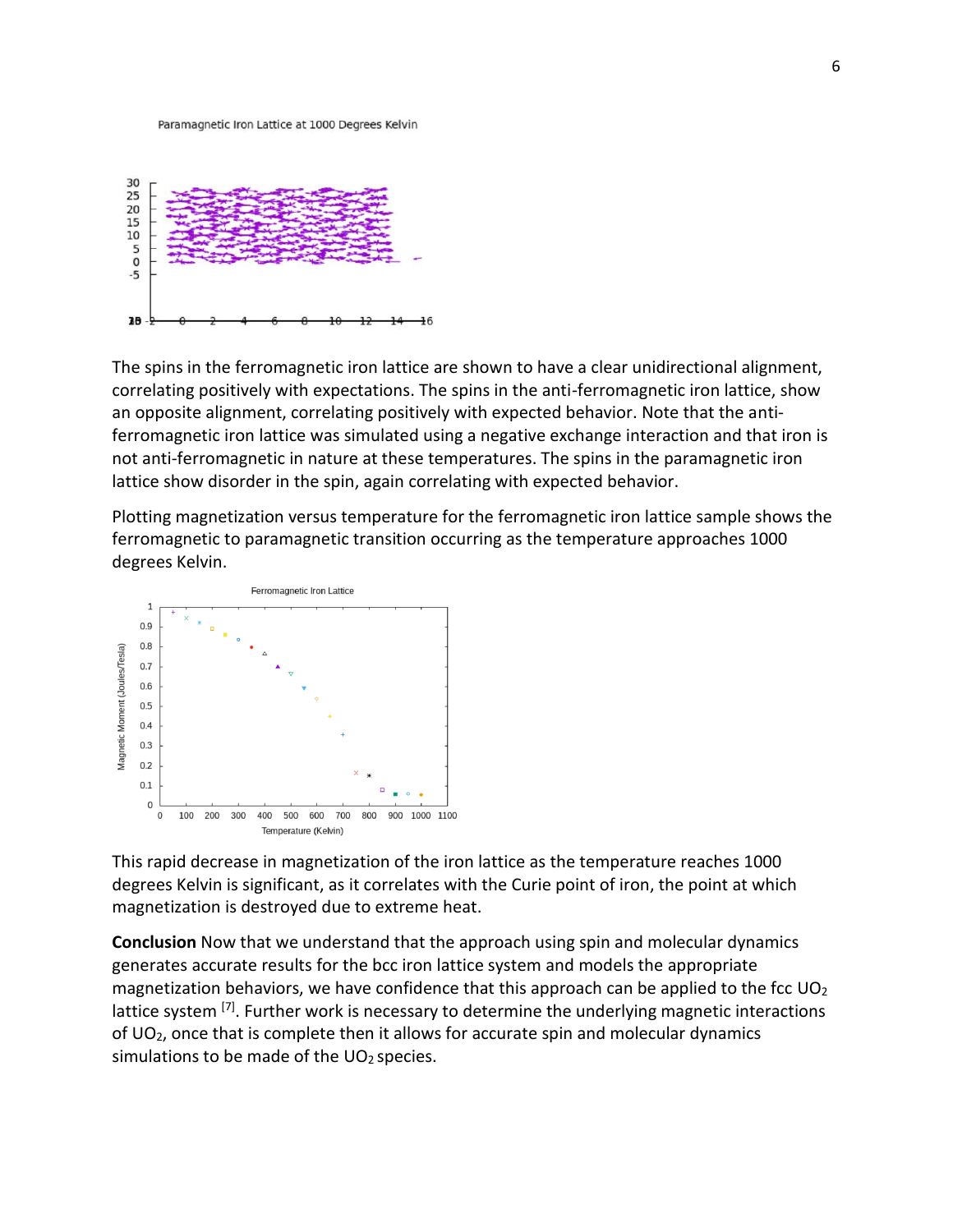**Acknowledgements** I want to extend my appreciation to my faculty advisor Dr. Aleksandr Chernatynskiy for guiding me through the research process and for being an exceptional teacher.

Project was funded via Missouri S&T's OURE program.